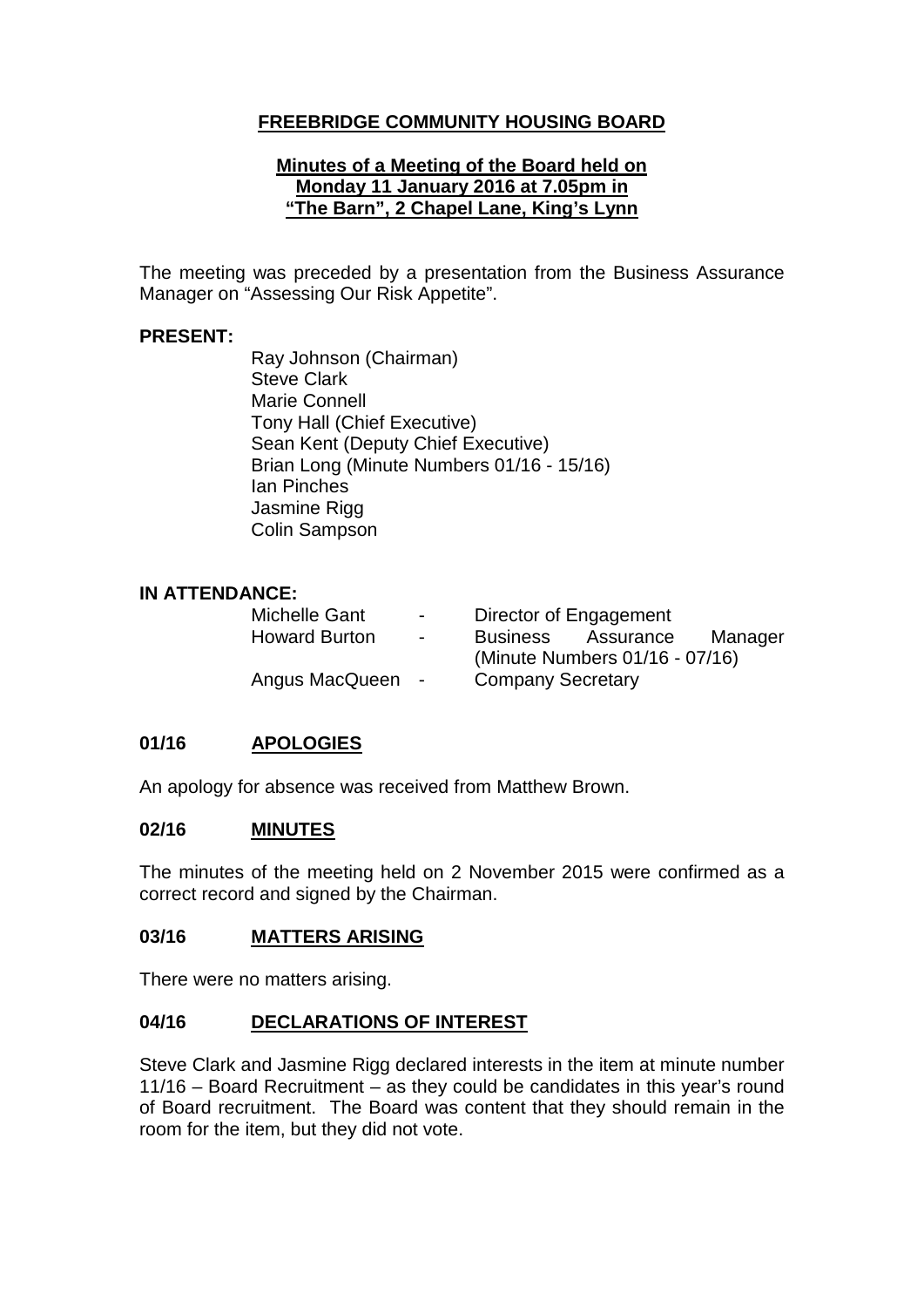# **05/16 CHAIRMAN'S UPDATE**

The Chairman said that he had continued to attend his weekly meetings with the Chief Executive.

### **06/16 CHIEF EXECUTIVE'S UPDATE**

A written update from the Chief Executive had been previously circulated and was noted by the Board.

The written update covered the following issues:

- Energy Efficiency Grant
- Providence Street Community Centre
- Hillington Square
- North Lynn Allotment
- Plaxtole House
- Elizabeth Avenue Fire Envirovent Units
- Out and About Visits
- Properties Requiring Major Repairs
- GOALS UK
- Insurance Claim
- Management Team Remuneration Review
- Village Link Action Group

The Board was delighted to note that the update included several items of positive news. The following were highlighted:

- £5,000 of energy efficiency grant secured by the Energy Advisor;
- the high level of income being achieved at Providence Street; and
- the high number of tenants' homes visited through the Out and About Programme during 2015.

[Confidential wording]

### **07/16 PROPOSED REVISIONS TO THE RISK MANAGEMENT METHODOLOGY AND CORPORATE RISK MAP**

The Business Assurance Manager presented a report which provided an update and proposed revisions to the Freebridge risk management methodology and Corporate Risk Map.

The Business Assurance Manager explained that the revisions were intended to make the risk management methodology more straightforward, transparent and meaningful. The "impact" and "likelihood" criteria for each risk had been retained, but "risk appetite" was now also taken into account, to create an overall "risk rating". Risks had been split into "strategic", "tactical" and "operational" levels, and would be monitored accordingly. The Risk Map linked with the Regulatory Standards and the Regulator's "Sector Risk Profile"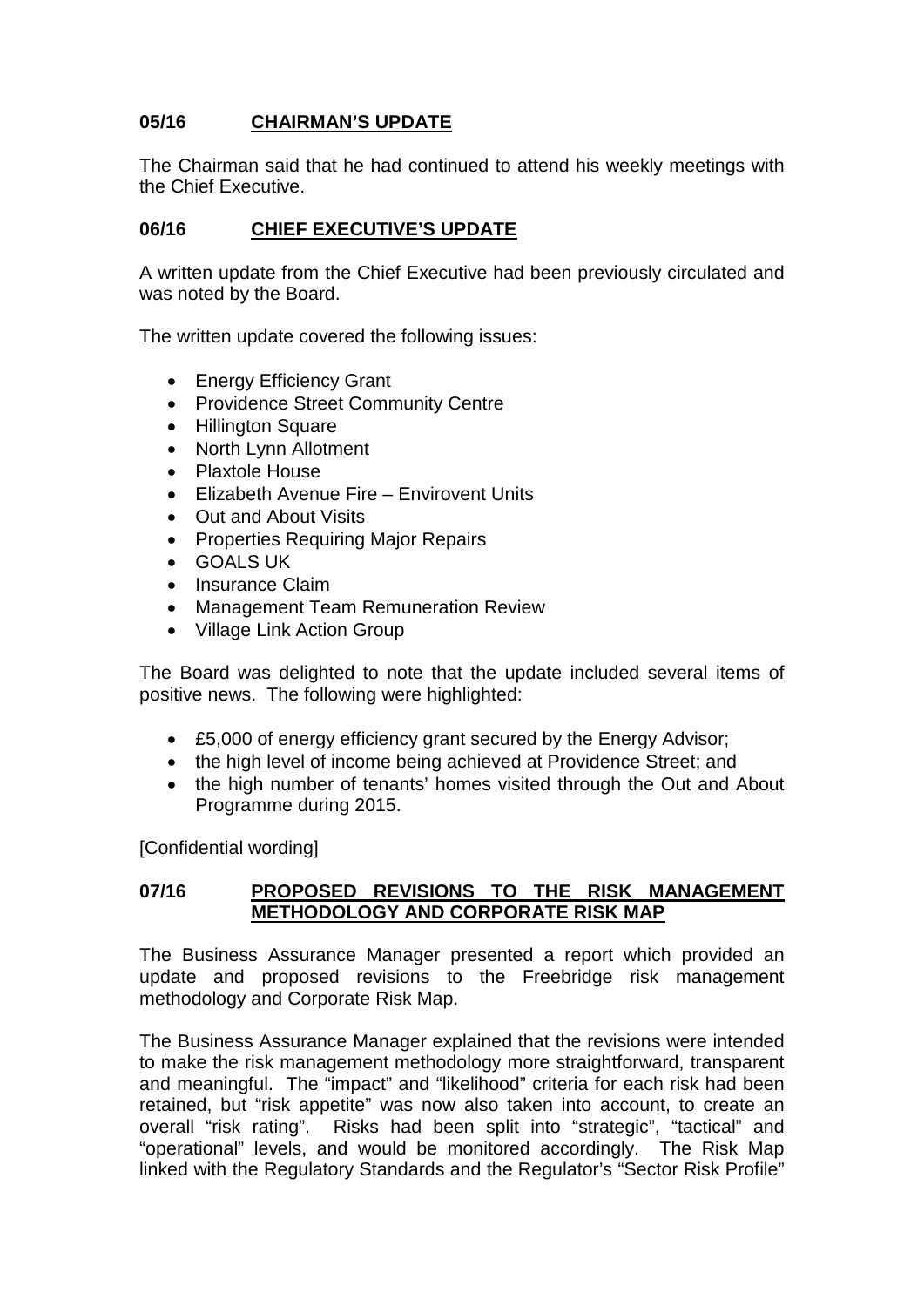2015. Regular updates on the Risk Map and risk management activity would continue to be reported to the Board.

The Board welcomed the revisions to the Risk Map and the changes to the risk management methodology. The Board was of the view that, whilst it should not stray into operational details, it was important that it continued to monitor the full Risk Map; however, the summary of top risks would be particularly useful.

The Board observed that some risks had more than one lead officer, and discussed whether it would be better for each risk to have a single owner. It was explained, however, that some risks were the responsibility of more than one person, and allocating only one owner to each would create confusion by having to split those risks. It was, therefore, decided to leave this unchanged.

The Board also considered whether to reduce the number of risk appetite categories from five to three, as there was a concern that having five categories could lead to unprofitable debates around the middle three. However, it was determined to leave this unchanged for now.

### **RESOLVED:**

- 1) That the proposed revisions to the risk management methodology be approved for implementation and subsequent reporting.
- 2) That the revised Corporate Risk Map be noted.

### **08/16 ANNUAL INCOME REPORT 2016/17**

The Deputy Chief Executive presented a report which sought approval for an annual rent decrease of 1% for the financial year 2016/17 for both social and affordable rent types, with the exception of shared ownership properties and other income types.

The Deputy Chief Executive highlighted that the proposed rent decrease was in line with legislative changes. He also pointed out that work was ongoing to assess the impact of the capping of Housing Benefit payments for new social housing tenants to Local Housing Allowance levels, which would take effect from 1 April 2018.

In answer to a question, it was clarified that the Thornage Hall budget for 2016/17 had not yet been finalised. Once this was in place, it was proposed that the Chief Executive would agree the Thornage Hall rent levels and report back to the Board.

### **RESOLVED:**

1) That a proposed rent decrease for 2016/17 of 1% in line with the Welfare Reform and Work Bill be approved.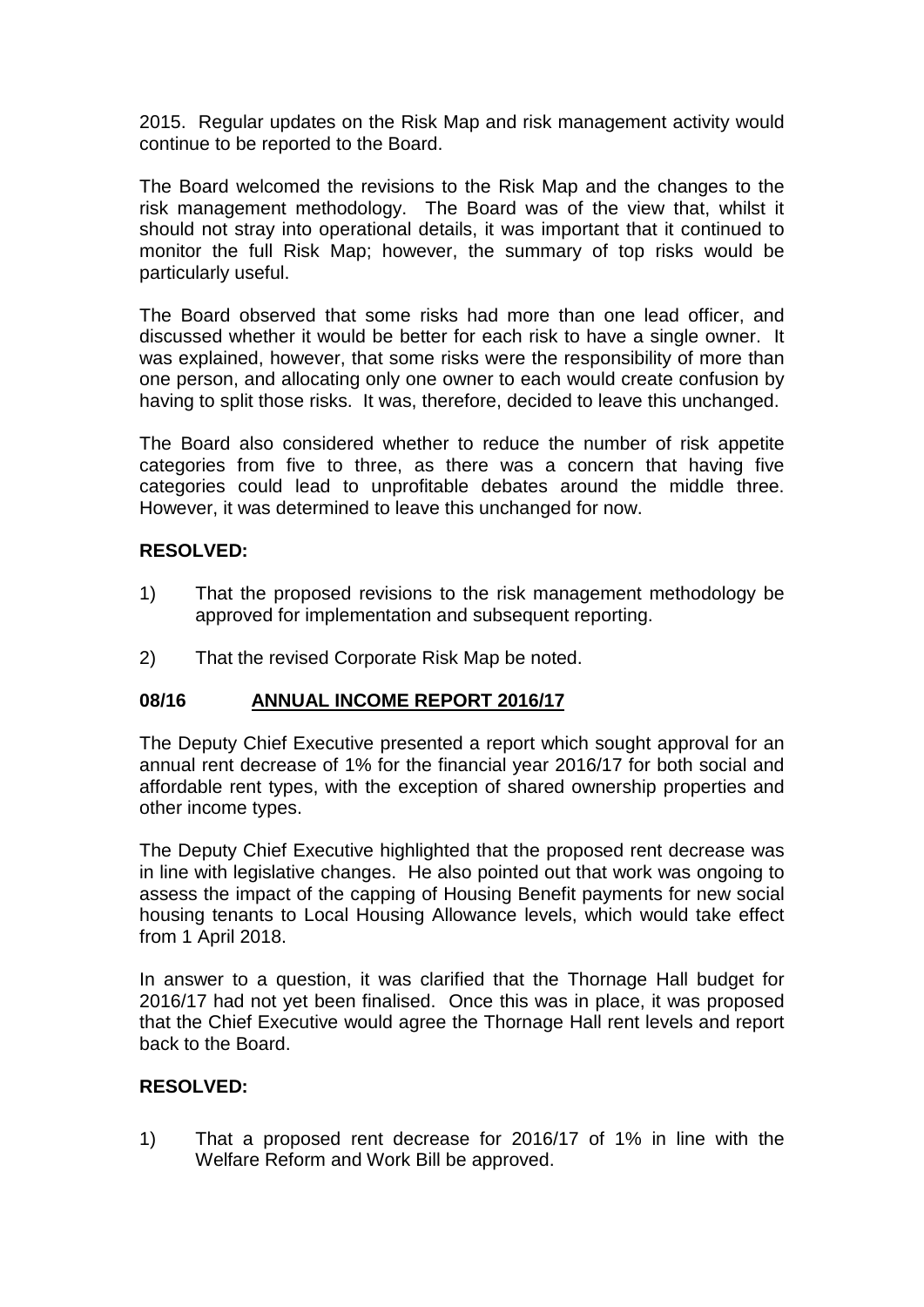- 2) That a proposed rent increase for 2016/17 of RPI + 0.5% for shared ownership properties be approved.
- 3) That other income be increased by 0.9% (being CPI of -0.1% + 1%).
- 4) That authority to agree the rents for Thornage Hall be delegated to the Chief Executive and reported back to the Board.

#### **09/16 REVIEW OF THE BOARD MEMBERSHIP, RECRUITMENT AND SUCCESSION POLICY**

The Company Secretary presented a report which reviewed the Board Membership, Recruitment and Succession Policy.

**RESOLVED:** That the revised Board Membership, Recruitment and Succession Policy be approved, as presented.

### **10/16 REVIEW OF STANDING ORDERS/APPOINTMENT OF GOVERNANCE COMMITTEE**

The Company Secretary presented a report which reviewed the Standing Orders, and which sought to appoint a new Governance Committee following discussion to this effect at the Board's "away afternoon" in December 2015.

A concern was expressed that the establishment of the Governance Committee could create a "two-tier" Board. In response, it was explained that this was unlikely to be the case, as most of the Governance Committee's terms of reference involved monitoring or making recommendations to the Board. The Committee would be appointed annually, and so there would be an opportunity for the Board to rotate its membership if this continued to be a concern.

The Board noted that it was suggested that the membership of the Governance Committee would be three non-Executive Board Members, including the Board Chairman. The Chairman proposed that Matthew Brown be appointed Chairman of the Committee, in order to provide continuity from his role as Chief Executive's Appraisal Panel Chairman. The Chairman also suggested that the Committee would benefit from the inclusion of another senior Board Member, and as such put forward Ian Pinches, who was Chairman of the Audit Committee, as the other member. Whilst supporting this, the Board was of the view that limiting the Committee to three members would deny it access to a wider range of skills. It was, therefore, agreed to establish the Committee with four members; Marie Connell was then nominated and appointed as its Vice-Chairman.

# **RESOLVED:**

1) That the amendments to the Standing Orders be approved, as presented, subject to the following changes to the amendments to Standing Order 4: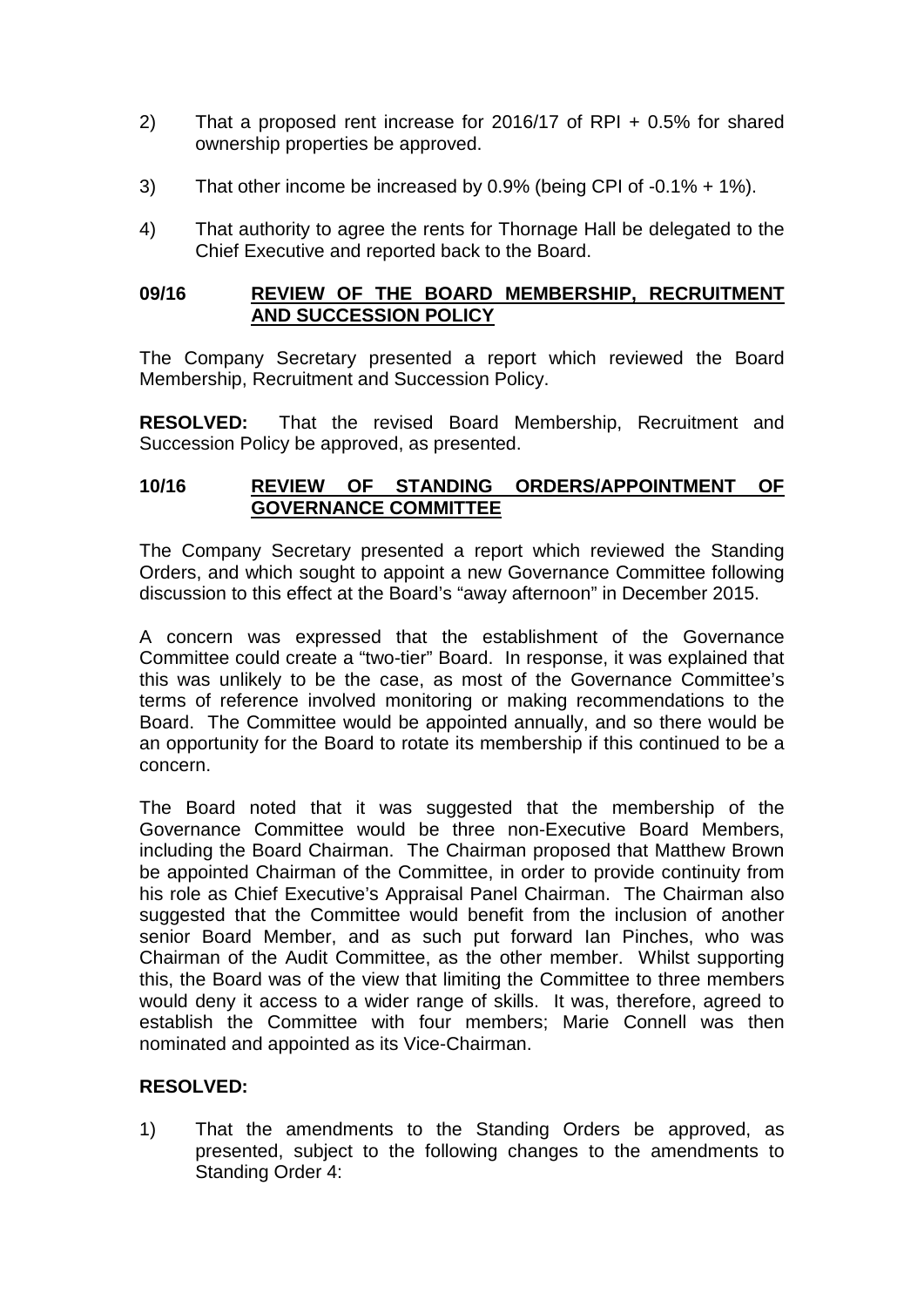- the Governance Committee be established with four (rather than three) non-Executive Board Members, including the Board Chairman; and
- the quorum for the Governance Committee be three (rather than two) members.
- 2) That the following be appointed to the Governance Committee: Ray Johnson (as Board Chairman), Matthew Brown, Marie Connell and Ian Pinches.
- 3) That Matthew Brown be appointed as Chairman of the Governance Committee and Marie Connell be appointed as Vice-Chairman of the Governance Committee.

### **11/16 BOARD RECRUITMENT**

The Company Secretary presented a report which sought to initiate the recruitment of Board Members in 2016.

**RESOLVED:** That the Governance Committee be requested to oversee the 2016 Board recruitment process, along the lines set out in the report.

#### **12/16 AMENDMENTS TO THE COMPLAINTS AND COMPLIMENTS POLICY**

The Director of Engagement presented a report which put forward amendments to the Complaints and Compliments Policy, to reflect the Financial Conduct Authority's requirements in relation to the holding of a Consumer Credit Licence.

**RESOLVED:** That the amendments to the Complaints and Compliments Policy be approved, as presented.

### **13/16 ANNUAL REVIEW OF BOARD AND TENANT PANEL DECLARATIONS OF INTEREST**

The Company Secretary presented a report which set out the annual Board and Tenant Panel declarations of interest, and which reviewed Freebridge's dealings with certain companies and organisations in light of the declarations.

#### . **RESOLVED:**

- 1) That the schedule of Board Member declarations of interest, attached at Appendix 1 to the report, be noted.
- 2) That the schedule of interests attached at Appendix 2 to the report be made available for public inspection on request.
- 3) That the declarations of interest made by Tenant Panel Members be noted.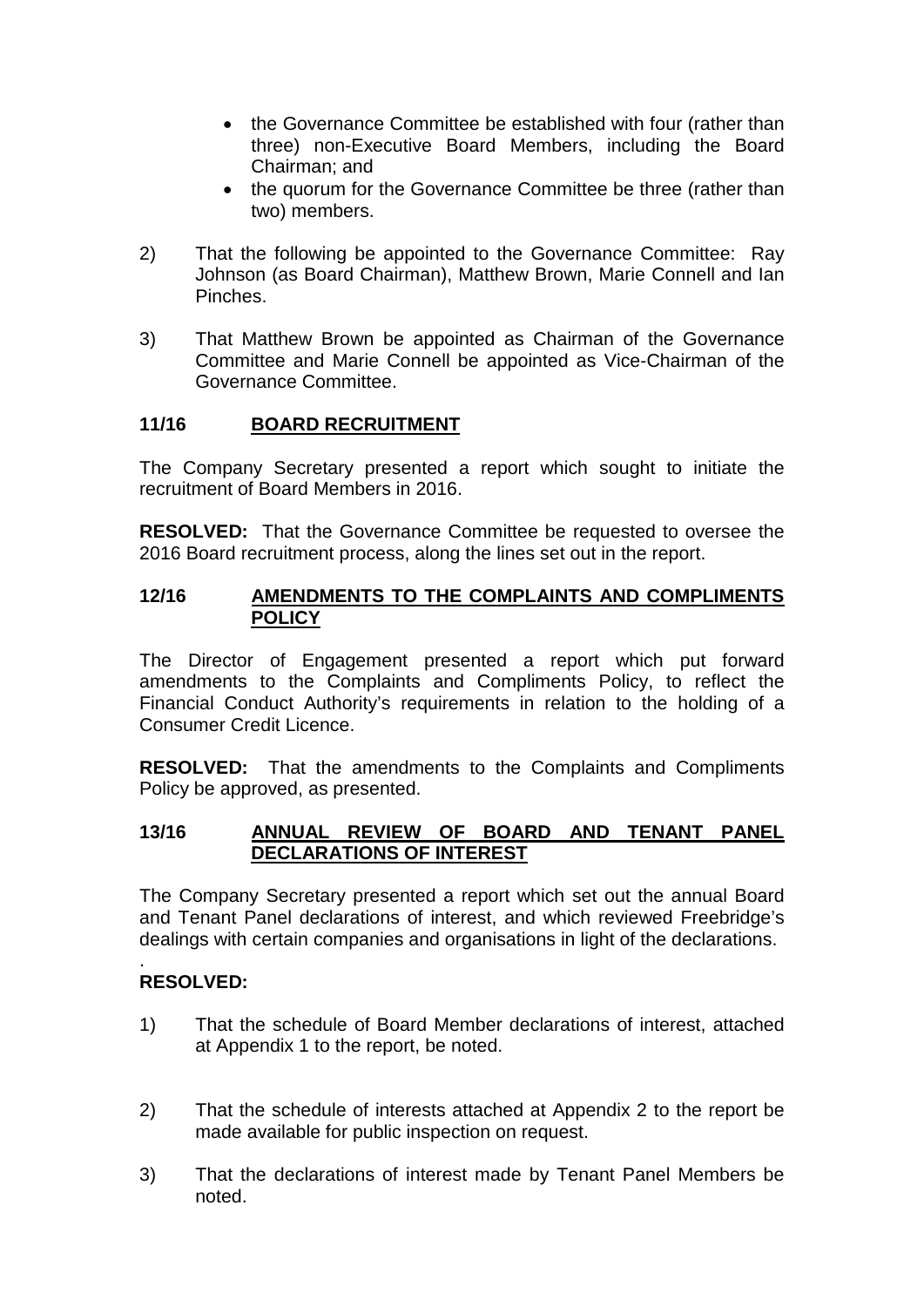### **14/16 ANNUAL REVIEW OF EMPLOYEE DECLARATIONS OF INTEREST**

Confidential item

# **15/16 INTERNAL CONTROLS REVIEW**

Confidential item

# **16/16 HILLINGTON SQUARE COMMUNICATIONS POST PHASE 3**

Confidential item

# **17/16 CUSTOMER SATISFACTION**

The Director of Engagement presented a report which provided an update on customer satisfaction during the pilot of the new customer surveying process, and which reviewed the process itself.

The Director of Engagement stressed that it was important to treat the figures with care, as they had been obtained through telephone surveying, as opposed to previous figures which had been put together via postal surveys. Postal surveys tended to attract more extreme responses than telephone surveys, and so the results were difficult to compare with each other. The introduction of Freebridge's own customer surveying process would mean that it could no longer benchmark through Housemark, but the Director of Engagement would be contacting the Institute of Customer Service to investigate any possible benchmarking alternatives.

The Board noted the report.

### **18/16 URGENT ACTION TAKEN – INCLUSION OF PROVIDENCE STREET INTO EXISTING CLEANING CONTRACT**

The Board noted a request for urgent action that had been approved, to extend the existing cleaning contract to encompass the Providence Street Community Centre.

### **19/16 COMMITTEE MINUTES**

Ian Pinches, Chairman of the Audit Committee, presented the minutes of the Committee's meeting held on 9 November 2015. He highlighted that the tendering of the Internal Audit contract was currently being overseen by the Committee.

# **20/16 WORK UPDATE**

The Company Secretary presented the work update, which included the following:

• Action Sheet